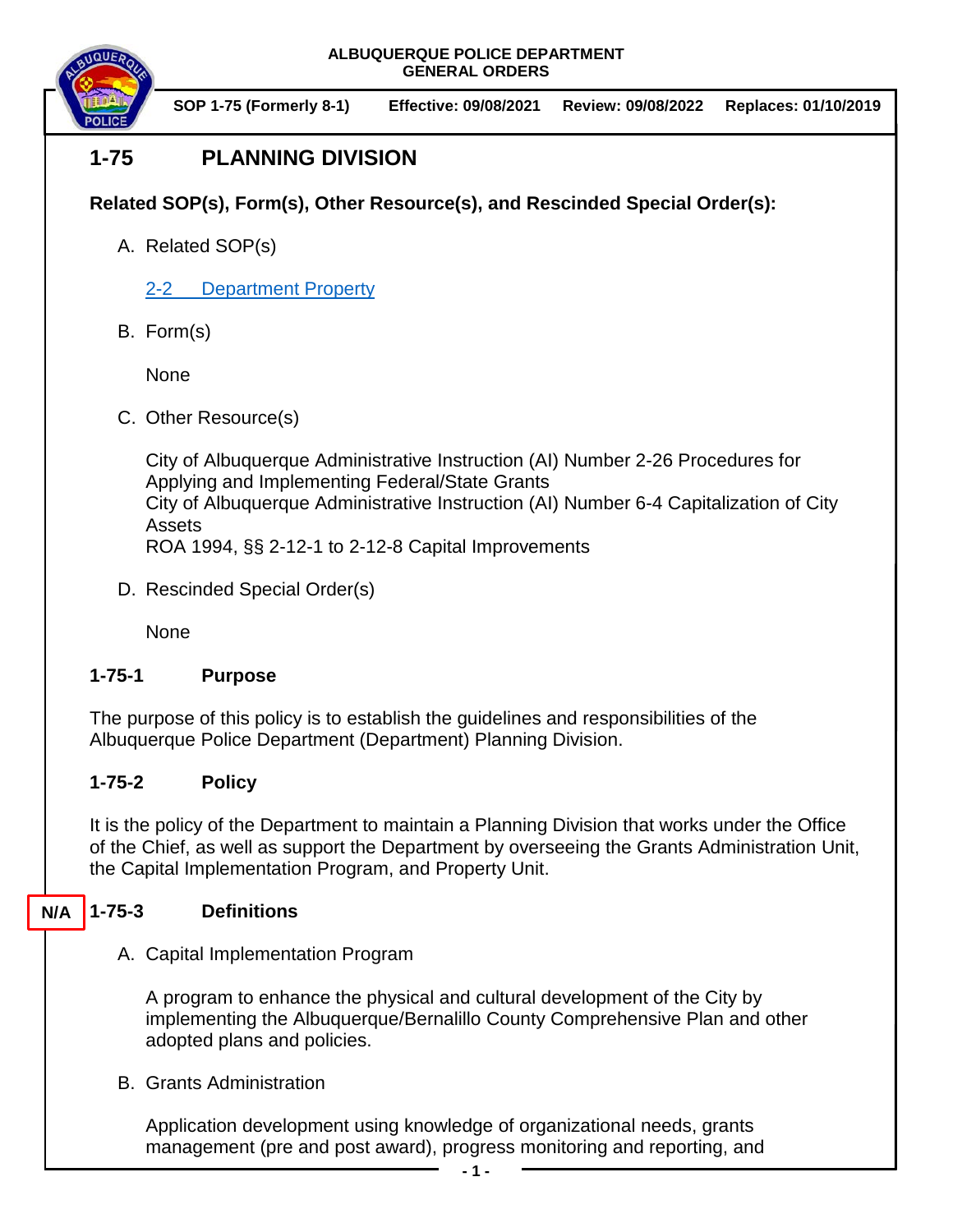|                             |                                                                                                                                                                                                     | ALBUQUERQUE POLICE DEPARTMENT<br><b>GENERAL ORDERS</b>                                                                                                                                                                                                                                                                                                                                                                                                                                                                                                                                                                                                                                                                                                                                                                                     |                              |                    |                      |  |
|-----------------------------|-----------------------------------------------------------------------------------------------------------------------------------------------------------------------------------------------------|--------------------------------------------------------------------------------------------------------------------------------------------------------------------------------------------------------------------------------------------------------------------------------------------------------------------------------------------------------------------------------------------------------------------------------------------------------------------------------------------------------------------------------------------------------------------------------------------------------------------------------------------------------------------------------------------------------------------------------------------------------------------------------------------------------------------------------------------|------------------------------|--------------------|----------------------|--|
|                             |                                                                                                                                                                                                     | <b>SOP 1-75 (Formerly 8-1)</b>                                                                                                                                                                                                                                                                                                                                                                                                                                                                                                                                                                                                                                                                                                                                                                                                             | <b>Effective: 09/08/2021</b> | Review: 09/08/2022 | Replaces: 01/10/2019 |  |
|                             | responsible for all technical, programmatic, financial, compliance and administrative<br>aspects of all Department grants.                                                                          |                                                                                                                                                                                                                                                                                                                                                                                                                                                                                                                                                                                                                                                                                                                                                                                                                                            |                              |                    |                      |  |
|                             |                                                                                                                                                                                                     | C. Property Management                                                                                                                                                                                                                                                                                                                                                                                                                                                                                                                                                                                                                                                                                                                                                                                                                     |                              |                    |                      |  |
|                             |                                                                                                                                                                                                     | Management of the classification, tracking, inventory, retrieval, and disposition of<br>Department property. Department property includes all non-expendable property, as<br>determined by the City's Administrative Instruction Number 6-4 and/or by the<br>Department's Property Unit.                                                                                                                                                                                                                                                                                                                                                                                                                                                                                                                                                   |                              |                    |                      |  |
| $1 - 75 - 4$                |                                                                                                                                                                                                     | <b>Rules and Responsibilities</b>                                                                                                                                                                                                                                                                                                                                                                                                                                                                                                                                                                                                                                                                                                                                                                                                          |                              |                    |                      |  |
| A. General Responsibilities |                                                                                                                                                                                                     |                                                                                                                                                                                                                                                                                                                                                                                                                                                                                                                                                                                                                                                                                                                                                                                                                                            |                              |                    |                      |  |
|                             | 1. The Planning Manager shall lead the Planning Division by providing routine<br>budgetary, administrative, and strategic support to the Office of the Chief and other<br>command staff, as needed. |                                                                                                                                                                                                                                                                                                                                                                                                                                                                                                                                                                                                                                                                                                                                                                                                                                            |                              |                    |                      |  |
|                             |                                                                                                                                                                                                     | 2. For the Capital Implementation Program, consistent with the City's Capital<br>Improvements Ordinances, the Planning Manager shall:                                                                                                                                                                                                                                                                                                                                                                                                                                                                                                                                                                                                                                                                                                      |                              |                    |                      |  |
|                             |                                                                                                                                                                                                     | a. Support the mission to enhance the physical and cultural development of the<br>City by implementing the Albuquerque/Bernalillo County Comprehensive Plan<br>and other adopted plans and policies;<br>b. Submit Project Request Forms and reports, as needed;<br>c. Plan, prioritize, and manage the activities of the Capital Implementation<br>Program through appropriate budget forecasting and management;<br>d. Provide leadership through oversight of construction activities ensuring all<br>construction and/or renovation projects are a comprehensive design, on<br>schedule and within budget, according to the direction of the Chief of Police;<br>e. Review and approve technical proposals, documentation, contracts, project<br>reports, and pay applications; and<br>Identify concerns and recommend solutions.<br>f. |                              |                    |                      |  |
|                             | 3. Grants Unit personnel shall abide by the City's Administration Instruction Number<br>$2 - 26.$                                                                                                   |                                                                                                                                                                                                                                                                                                                                                                                                                                                                                                                                                                                                                                                                                                                                                                                                                                            |                              |                    |                      |  |
|                             |                                                                                                                                                                                                     | 4. Property Unit personnel shall:                                                                                                                                                                                                                                                                                                                                                                                                                                                                                                                                                                                                                                                                                                                                                                                                          |                              |                    |                      |  |
| 6                           |                                                                                                                                                                                                     | a. Abide by all procedures outlined in SOP Department Property;<br>b. Establish and manage a system for the secure and efficient classification,<br>inventory, retrieval, and disposition of Department-issued property;<br>c. Track property from its receipt to disposition, including property that may be<br>detrimental to public safety if misplaced or lost;<br>d. Track property from its receipt to disposition, including property that may not be<br>detrimental to public safety if misplaced or lost;<br>e. Manage an orderly storage facility to meet the needs of the Department;                                                                                                                                                                                                                                           |                              |                    |                      |  |